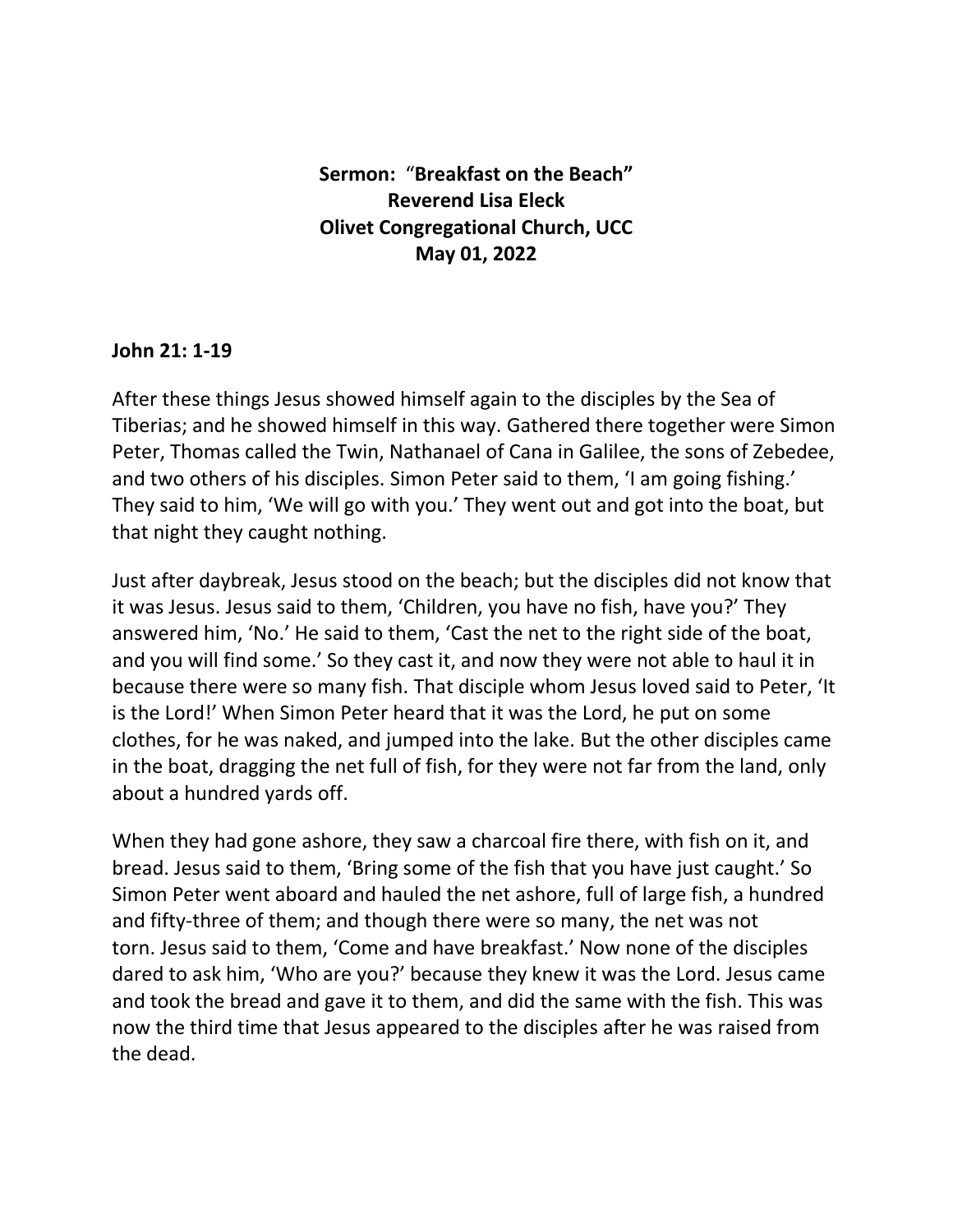When they had finished breakfast, Jesus said to Simon Peter, 'Simon son of John, do you love me more than these?' He said to him, 'Yes, Lord; you know that I love you.' Jesus said to him, 'Feed my lambs.' A second time he said to him, 'Simon son of John, do you love me?' He said to him, 'Yes, Lord; you know that I love you.' Jesus said to him, 'Tend my sheep.' He said to him the third time, 'Simon son of John, do you love me?' Peter felt hurt because he said to him the third time, 'Do you love me?' And he said to him, 'Lord, you know everything; you know that I love you.' Jesus said to him, 'Feed my sheep. Very truly, I tell you, when you were younger, you used to fasten your own belt and to go wherever you wished. But when you grow old, you will stretch out your hands, and someone else will fasten a belt around you and take you where you do not wish to go.' (He said this to indicate the kind of death by which he would glorify God.) After this he said to him, 'Follow me.'

**Sermon:** "Breakfast on the Beach"

I have fond memories of Saturday morning breakfasts growing up. Now, I don't recall what we had to eat. I don't even recall the topics at the breakfast table those mornings. I do recall that my grandmother, who lived upstairs, would come downstairs and sit with us. We would linger at the table – my parents and grandmother drinking coffee, us kids finishing our food and staying at the table for this time together. Both of my parents worked full time; both of my grandparents as well. So Saturday mornings were the only day we could linger at the table. It was together time. Those breakfasts helped build the relationship we shared with my grandmother  $-$  a relationship of love.

In our scripture reading this morning, Jesus is serving breakfast on the beach. The risen Jesus. And the menu is bread and fish, prepared over a charcoal fire. Do you think that the menu jogged the disciples' memories, that they recalled Jesus multiplying the bread and the fish to feed the 5000?

I imagine that the charcoal fire jogged Peter's memory. The last time, in John's gospel, that Peter was beside a charcoal fire was when he denied being one of Jesus' disciples when Jesus was being interrogated and Peter was in the courtyard of the high priest.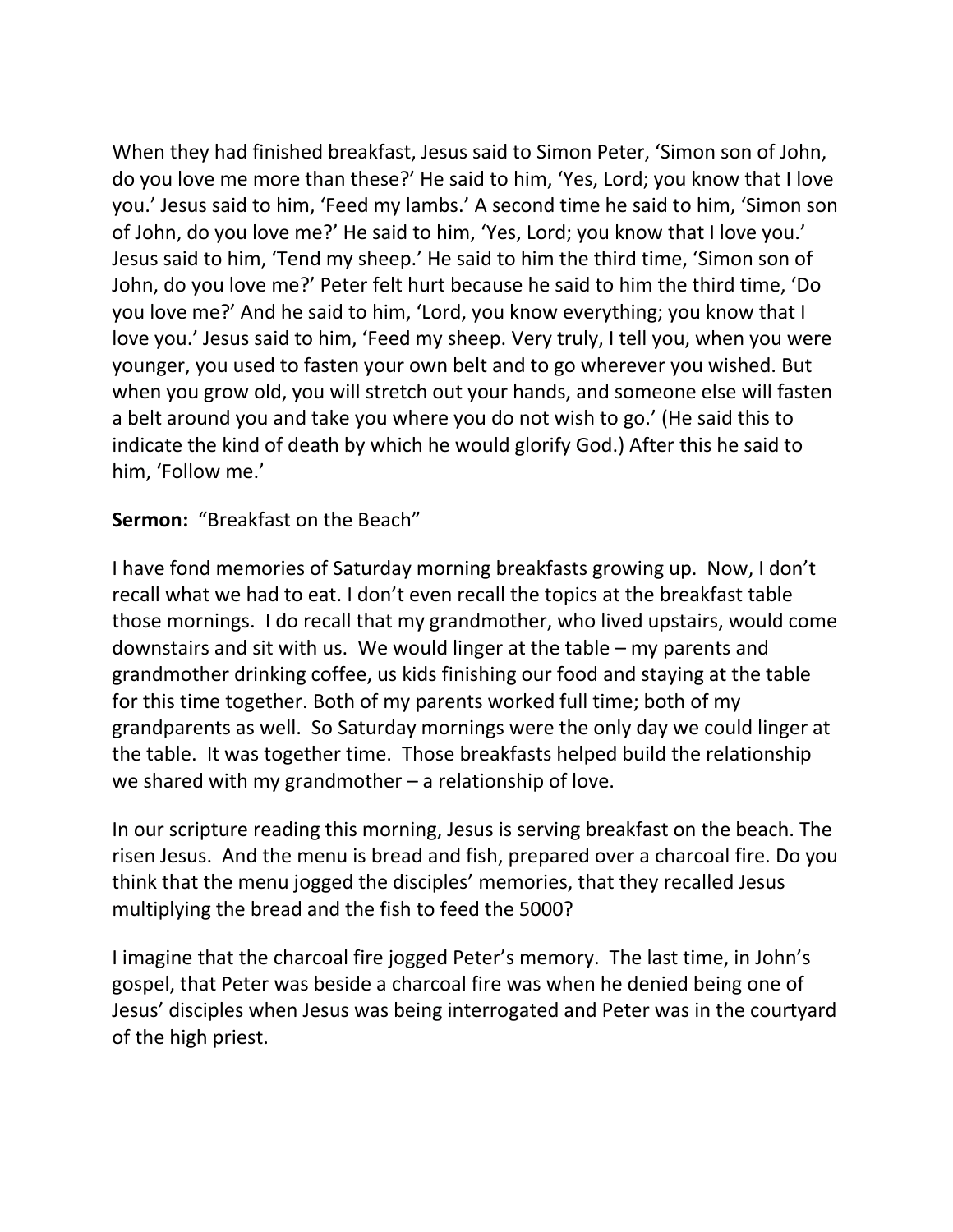I imagine that a lot of memories had come up in the earlier hours of that morning, as Peter and the disciples were in their fishing boat all night– not catching any fish. The fish weren't biting. The fish were quiet. But I imagine the disciples' minds were busy, maybe even racing.

Jesus, their Rabbi, their beloved friend, had been crucified and died. But Jesus had appeared to Mary Magdalene and then to the disciples in a room with the doors closed. They had seen his scars. He had offered them peace. It was Jesus, but he was not the same.

They were still processing. It was a lot to take in. They didn't really understand what all this meant for them. Their lives would not be the same. They did not have this radical preacher, teacher, and healer to follow around the Judean countryside. Were their lives at risk for being his followers? What were they supposed to do? How do you follow a crucified Jesus who had died yet shows up in a room with locked doors; who was not present as he had always been? Who would not be physically there with them? That's a lot to think about. That's a lot of questions...

So Peter and some of the disciples had returned to what they did know. Peter said, "I am going fishing." And Thomas called the Twin, Nathanael of Cana in Galilee, the sons of Zebedee, and two others of his disciples said, "We are going with you." Maybe they wanted to return to their pre- Jesus lives. Maybe they needed to go back to something familiar, to feel grounded or in control. We don't know if their time in the boat led to conversation or insights, but we know it didn't yield any fish. At least not until Jesus showed up on the beach. And then there was an abundance of fish.

After a night of fishless fishing, a stranger appeared on the beach. He called out to them and told them to cast their nets over the right side of the boat. We don't know if they questioned the man's wisdom, but they did as he suggested. When the disciples cast their nets over the right side of the boat, as the stranger had suggested, the nets filled with fish. There were so many fish that the boat almost sank, we are told 153 fish, a huge number. And in listening to his words, in following his command, in experiencing abundance – the disciple that Jesus loved said out loud. "It is the Lord!"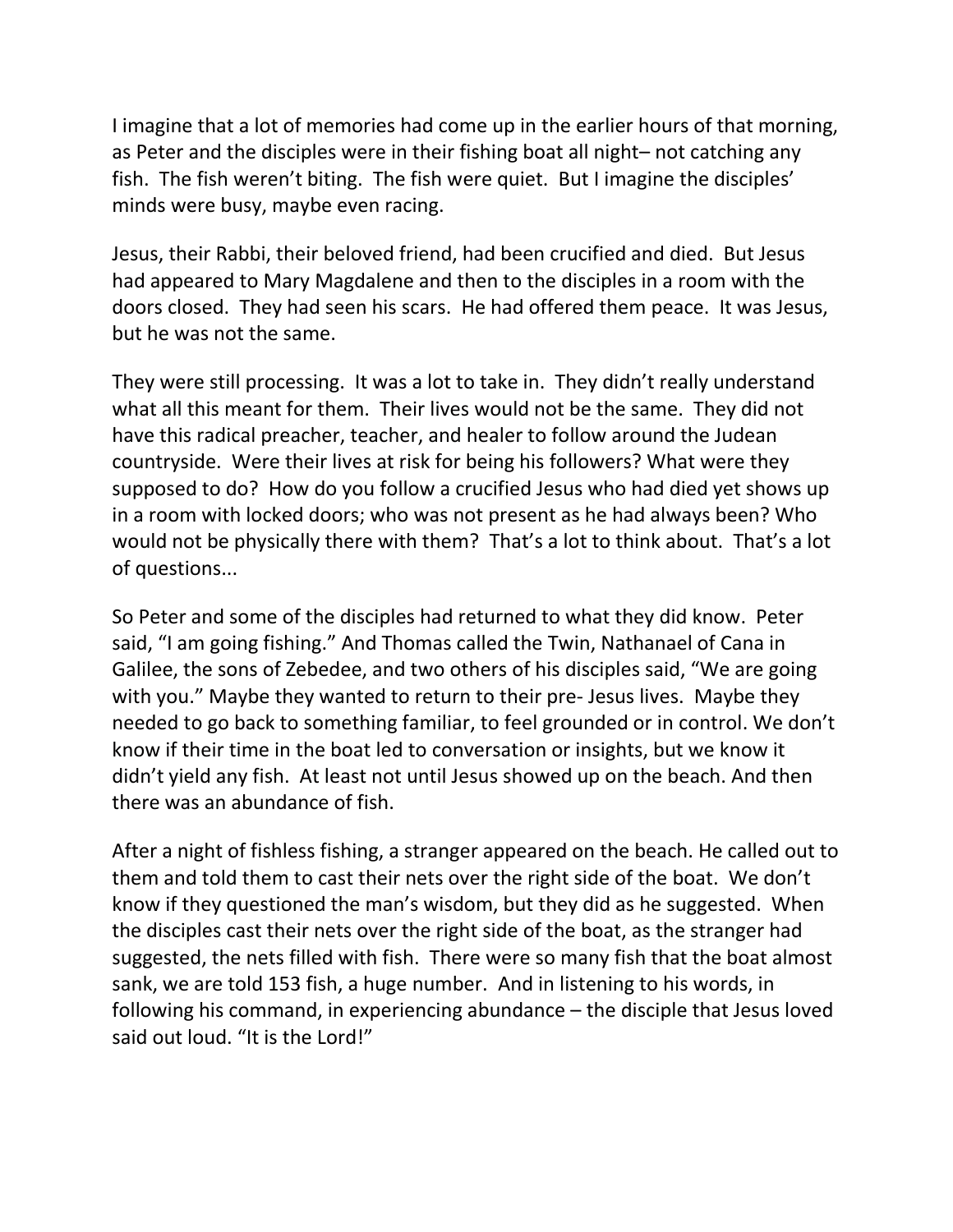Where Jesus is, there is abundance. Whether it is turning water into wine at a wedding or feeding thousands who had come to hear him preach or healing crowds of people or welcoming outcasts or forgiving those who had crucified him and criminals on the cross - abundant wine, abundant food, abundant healing, abundant welcome, abundant forgiveness- with Jesus there is abundance.

In the abundance, they recognized Jesus. Jesus was with his disciples again, inviting them to breakfast. Jesus was serving his friends from that abundant catch of fish and bread that morning on the beach.

The disciples knew it was Jesus. But they didn't know what to say. So they sat without speaking. Then Jesus moved beyond the nourishment of fish and bread, to relationship, healing and commissioning.

Jesus spoke to directly to Peter. Three times Jesus asked Peter if he loved him, 'Simon son of John, do you love me?' And Peter replied, 'Yes, Lord; you know that I love you.' These questions were a painful reminder to Peter that he had denied being one of Jesus' disciples three times while in the courtyard of the high priest. Responding to Jesus' questions, asserting three times that he loved Jesus and that Jesus knew that, Peter was able to redeem himself. Jesus had given Peter that opportunity.

But Jesus did more. Jesus told Peter what it was that he was to do to demonstrate that love, to live out that love. Jesus told Peter to, "'Feed my lambs.'...'Tend my sheep.'... 'Feed my sheep."

The risen Jesus was still the Good Shepherd. The risen Jesus was passing on the mantle to Peter, to become the shepherd. The Jesus of abundance, who filled the nets with fish, the Jesus who served breakfast and nourished his disciples, the Jesus who spoke of looking for one lost sheep, had given Peter – who had lost his way in the high priest's courtyard - the chance to affirm his love for Jesus. And the risen Lord was connecting love for him with caring for his beloved sheep. Jesus was sending Peter out to shepherd his flock – to feed and tend his sheep.

Now, Jesus had called Peter by name in the presence of the other disciples, some of whom had fled when Jesus was taken to the high priest. When Peter denied Jesus in that courtyard, some of them were not even present to deny being his disciples. They too had failed Jesus as he was approaching his death. Jesus was speaking to them also. Jesus was asserting that, in loving him, they were being